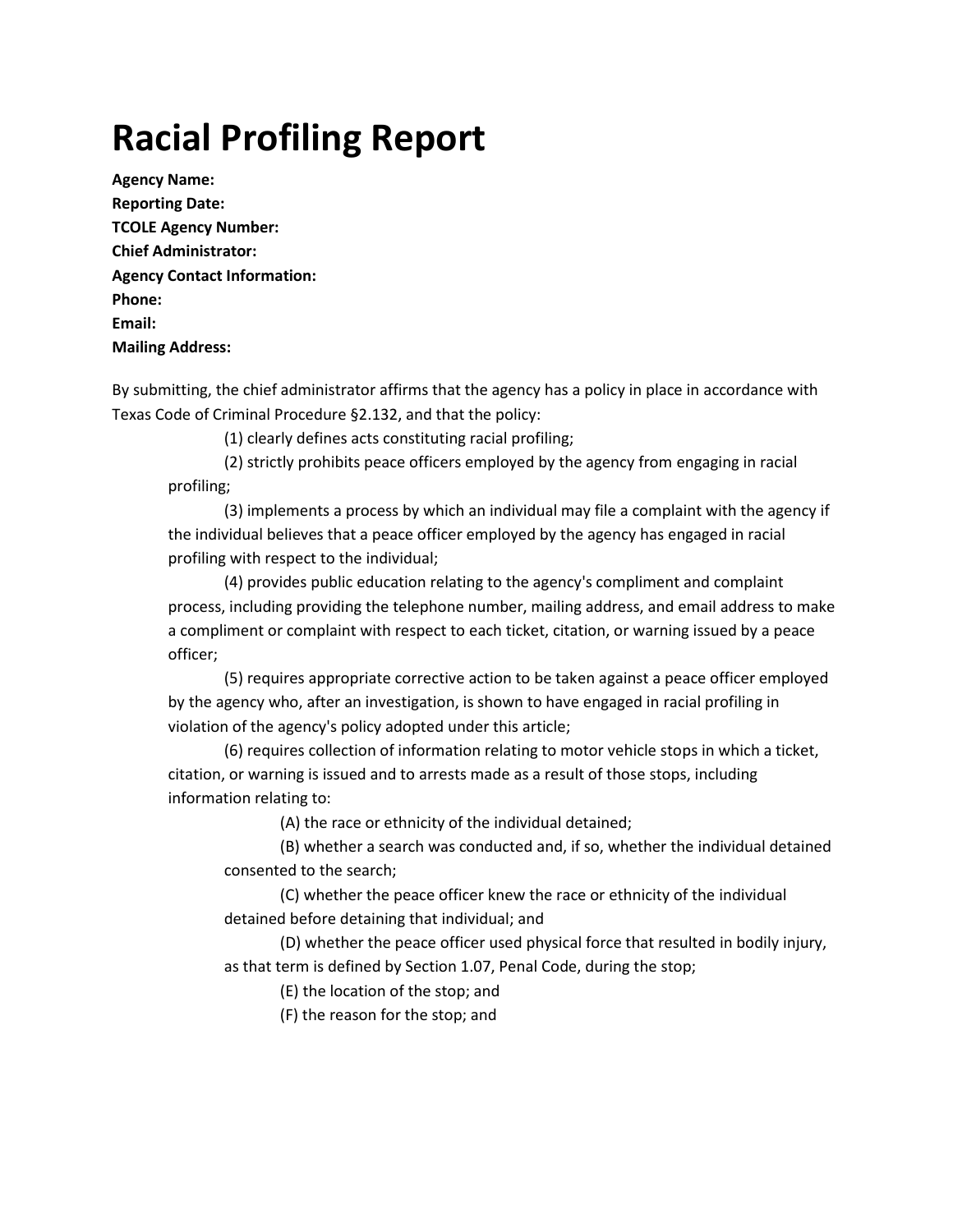(7) requires the chief administrator of the agency, regardless of whether the administrator is elected, employed, or appointed, to submit an annual report of the information collected under Subdivision (6) to:

(A) the Texas Commission on Law Enforcement; and

(B) the governing body of each county or municipality served by the agency, if the agency is an agency of a county, municipality, or other political subdivision of the state.

**Executed by:** Chief Administrator **Date:** 03/01/2019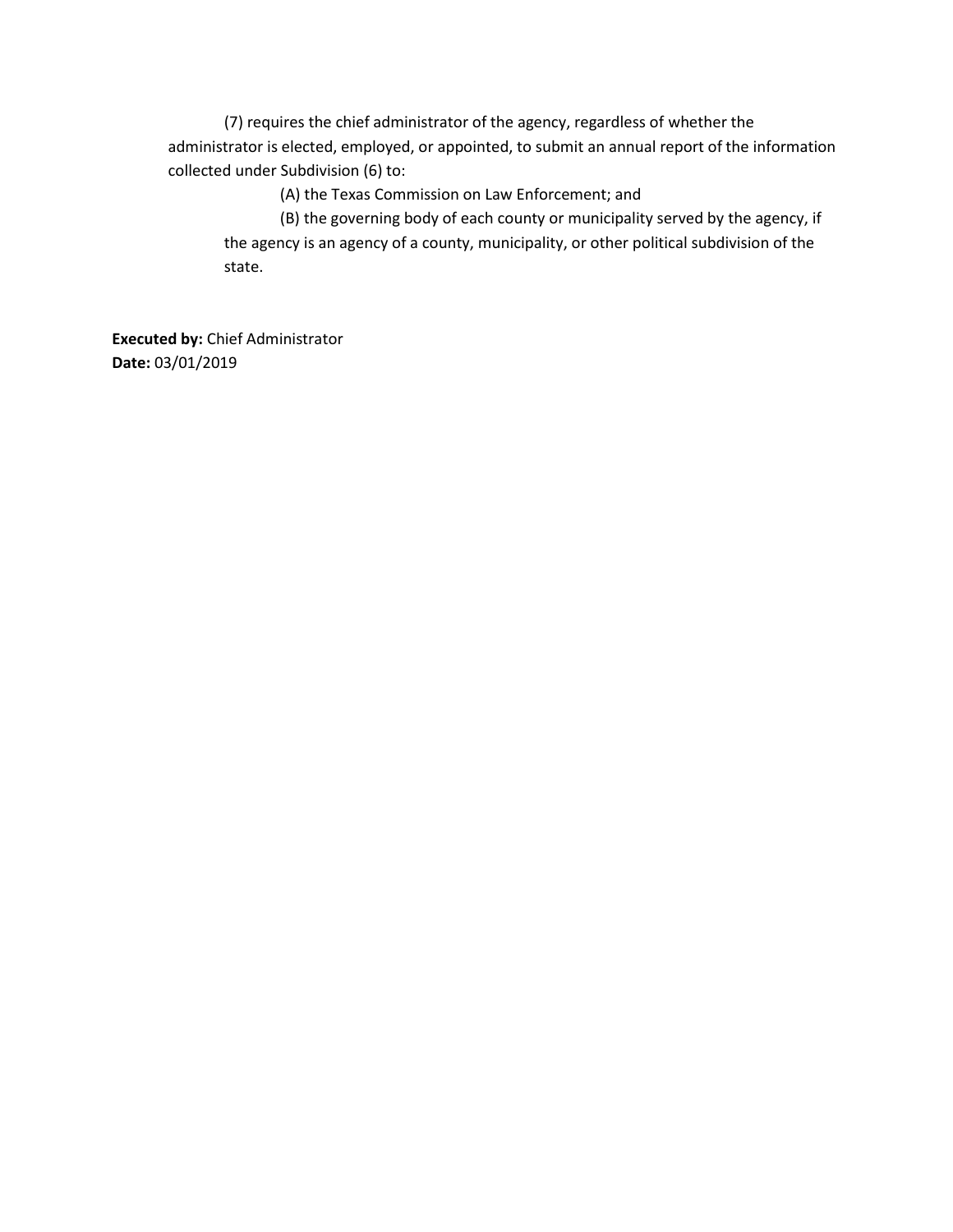**Agency Racial Profiling Information**

Total stops: 571

### **1. Gender**

CCP 2.133(b)(1)(a)

**1.1 Female:** 228 **1.2 Male:** 343

#### **2. Race or ethnicity**

CCP 2.132(a)(3), 2.132(b)(6)(A), 2.133(b)(1)(B)

**2.1 Black:** 190 **2.2 Asian/Pacific Islander:** 12 **2.3 White:** 87 **2.4 Hispanic/Latino:** 282 **2.5 Alaska Native/American Indian:** 0

### **3. Was race or ethnicity known prior to stop?**

CCP 2.132(b)(6)(C)

**3.1 Yes:** 0 **3.2 No:** 571

## **4. Reason for stop?**

CCP 2.132(b)(6)(F), 2.133(b)(2)

**4.1 Violation of law:** 11 **4.2 Preexisting knowledge:** 0 **4.3 Moving traffic violation:** 529 **4.4 Vehicle traffic violation:** 31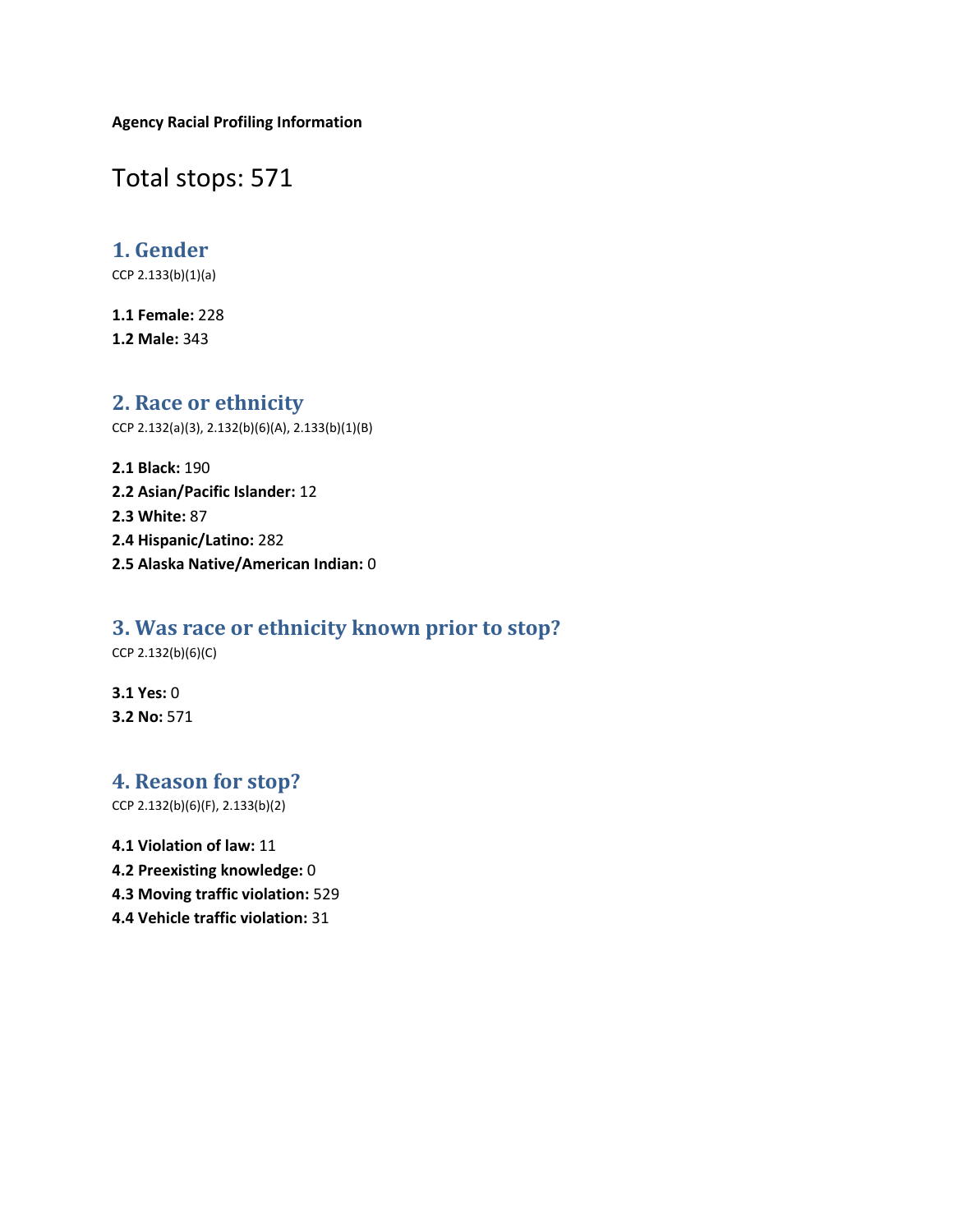#### **5. Street address or approximate location of the stop**

CCP 2.132(b)(6)(E), 2.133(b)(7)

**5.1 City street:** 553 **5.2 US highway:** 15 **5.3 County road:** 0 **5.4 State highway:** 0 **5.5 Private property or other:** 3

#### **6. Was a search conducted?**

CCP 2.132(b)(6)(B), 2.133(b)(3)

**6.1 Yes:** 30 **6.2 No:** 541

## **7. Reason for Search?**

| <b>7.1 Consent: 1</b> 8         | CCP 2.132(b)(6)(B), 2.133(b)(3) |
|---------------------------------|---------------------------------|
| 7.2 Contraband in plain view: 0 | CCP 2.133(b)(5)(A)              |
| 7.3 Probable cause: 5           | CCP 2.133(b)(5)(B)              |
| 7.4 Inventory: 0                | CCP 2.133(b)(5)(C)              |
| 7.5 Incident to arrest: 7       | CCP 2.133(b)(5)(C)              |

## **8. Was Contraband discovered?**

CCP 2.133(b)(4)

**8.1 Yes:** 8 **8.2 No:** 22

#### **9. Description of contraband**

CCP 2.133(b)(4)

**9.1 Drugs:** 7 **9.2 Currency:** 0 **9.3 Weapons:** 0 **9.4 Alcohol:** 1 **9.5 Stolen property:** 0 **9.6 Other:** 0